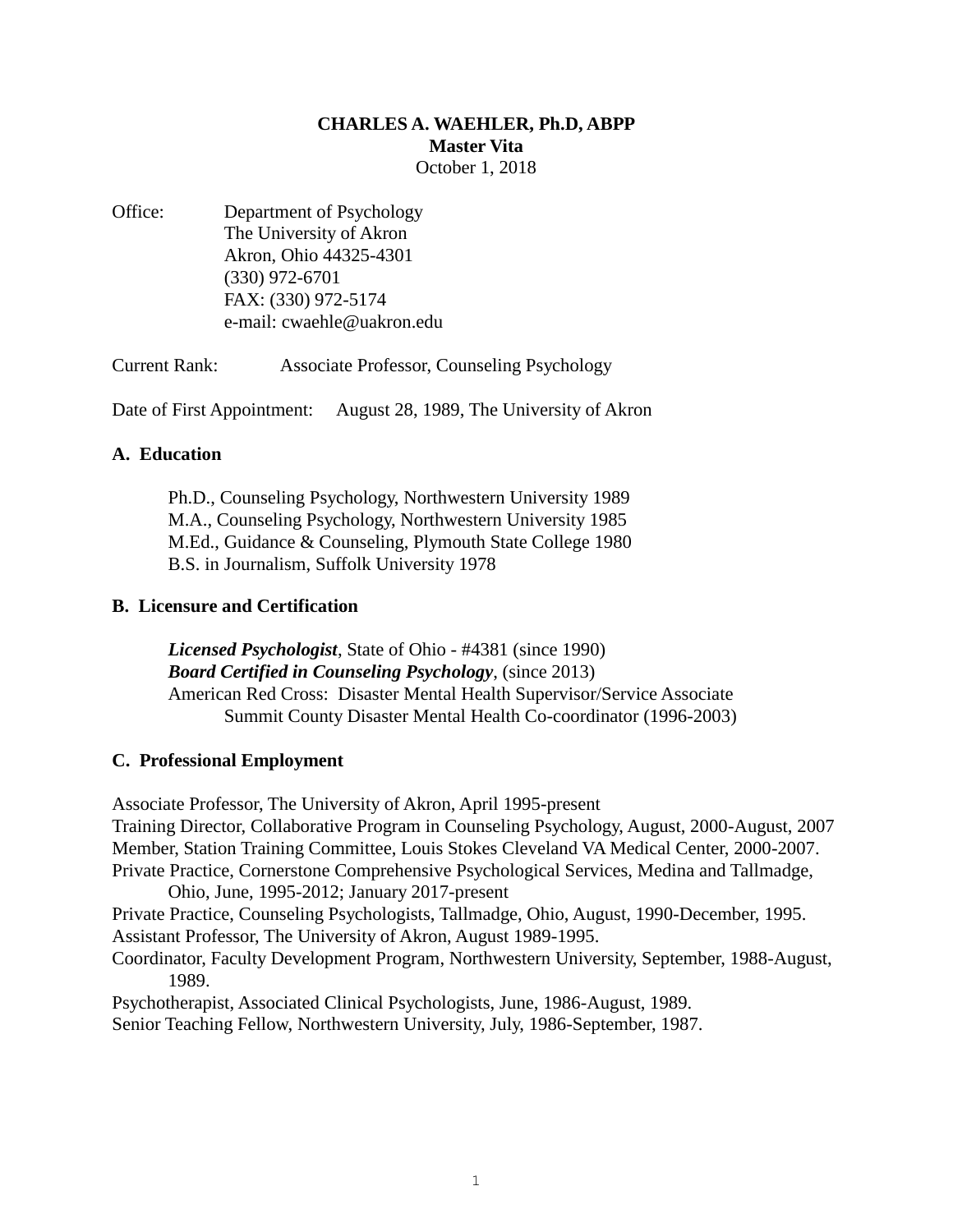## **D. Teaching**

### The University of Akron

| 1100:101      | <b>Student Success Seminar</b>                                |
|---------------|---------------------------------------------------------------|
| 3750:335      | <b>Dynamics of Personality</b>                                |
| 3750:412      | Clinical and Counseling II                                    |
| 3750:445      | Abnormal Psychology                                           |
| 3750:495      | Field Experience in Psychology                                |
| 3750:495      | <b>Field Experience Seminar</b>                               |
| 3750:497      | Independent Reading and Research in Psychology                |
| 3750:545      | Abnormal Psychology                                           |
| 3750:630      | Psychology Core III: Counseling, Individual & Abnormal        |
| 3750:671      | Prepracticum                                                  |
| 3750:700      | <b>Survey of Projective Techniques</b>                        |
| 3750:701      | Psychodiagnostics                                             |
| 3750/5600:709 | Introduction to Counseling Psychology                         |
| 3750/5600:712 | Principles and Practices of Individual Intelligence Testing   |
| 3750/5600:777 | Psychopathology                                               |
| 3750:780      | Special Topics: Psychological Outreach & Educational Services |
| 3750:780      | Special Topics: Applied Psychology Experience                 |
| 3750/5600:796 | Practicum in Counseling Psychology                            |

### Northwestern University

College Preparation Program Educational Processes--College Preparation Internship Human Development - Birth Through Adolescence Human Development and Social Policy Practicum Introduction to Counseling Theories of Counseling

### **E. Publications**

### Books

Edelstein, L. N. & Waehler, C. A., (2012). *What Do I Say? The Therapist's Guide to Answering Client Questions.* Wiley: Hoboken, New Jersey.

\*\*\*translated and reprinted in Chinese (2013). \*\*\*translated and reprinted in Italian (2014).

Waehler, C. A. (1996). *Bachelors: The Psychology of Men Who Haven't Married.* Westport, CN: Praeger Press.

\*\*\*translated and reprinted in Japanese by Keiko, H. (2003).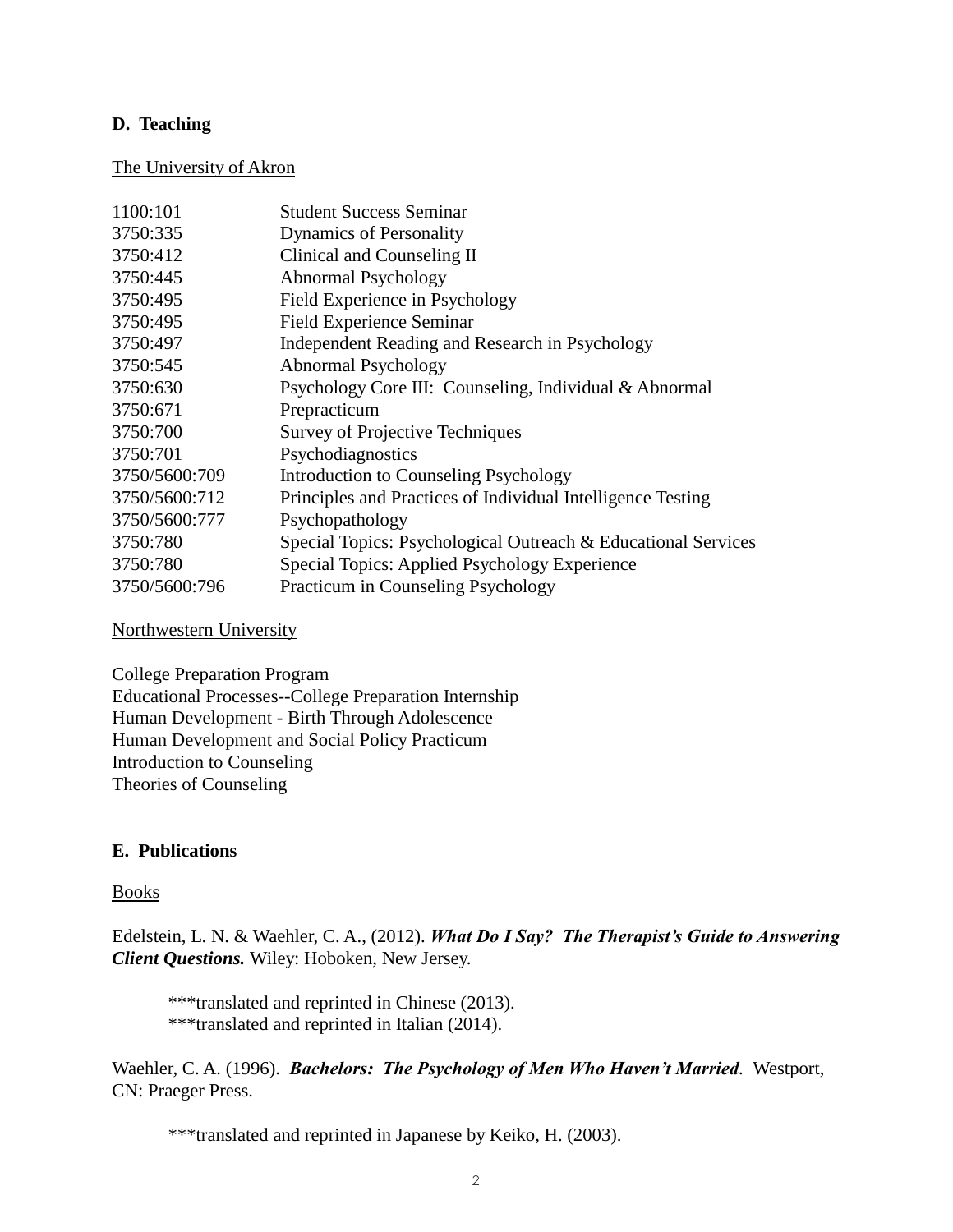#### Refereed Publications

- Waehler, C. A., & Grandy, N. M. (2016). Beauty from the Beast: Avoiding Errors in Responding to Client Questions. *Psychotherapy, 53,* 278-83. doi: 10.1037/pst0000082.
- Waehler, C. A. (2013). Curiosity and Biculturalism as Key Therapeutic Change Activities. *Psychotherapy, 50,* 351-355.
- Ross, A. D., Waehler, C.A., & Gray, T. L. (2013). Heterosexual persons' perceptions regarding counseling language use: Extending Dorland & Fischer (2001). *The Counseling Psychologist, 41,* 918-930.
- Bruback, Z.T., & Waehler, C. A. (2012). Teaching With Greater Clarity By (Re) Gaining A Broader Perspective on ESTs. *Psychotherapy Bulletin (46), 15-19.*
- Garrett, K. M., Waehler, C. A., Rogers, J. R. (2010). A protocol analysis of the Reasons for Living Scale items with a sample of gay, lesbian, and bisexual adults. *Suicidology Online, 1, 72-82.*
- Yakunina, E. S., Rogers, J. R., Waehler, C. A., & Werth, J. J., Jr. (2010). College students' intentions to seek help for suicidal ideation: Accounting for the help-negation effect. *Suicide and Life Threatening Behavior, 40,* 438-450.
- Vaughan, M. D. & Waehler, C. A. (2010). Coming out growth: Conceptualizing and measuring stress-related growth associated with coming out to others as a sexual minority. *Journal of Adult Development, 17,* 94-109.
- Turner-Essel, L. & Waehler, C. (2009). Integrating internationalization in counseling psychology training programs. *The Counseling Psychologist, 37,* 877-901.
- Miville, M.L., Duan, C., Nutt, R., Waehler, C., Suzuki, L., Pistole, M. C., Arrandondo, P., Duffy, M., Mejia, B., Corpus, M. (2009). Integrating Practice Guidelines into Professional Training: Implications for Diversity Competence. *The Counseling Psychologist, 37,* 519- 563.
- Shy, B.M., & Waehler, C.A. (2009). Terminology's impact on expectations about and intentions to seek psychological services. *Journal of College Student Psychotherapy, 23,* 50-64.
- Waehler, C.A., Tonn, B. L., Eisenhauer, K. L., & Laux, J. M. (2008). Dispositional tendencies exhibited through spontaneous Rorschach card rotation. *SIS Journal of Projective Psychology & Mental Health, 15, 25-34.*
- Gnizak, E. M. & Waehler, C. A. (2006). An Empirical Investigation of Creativity and Musical Experience. *Psychology of Music, 307-321.*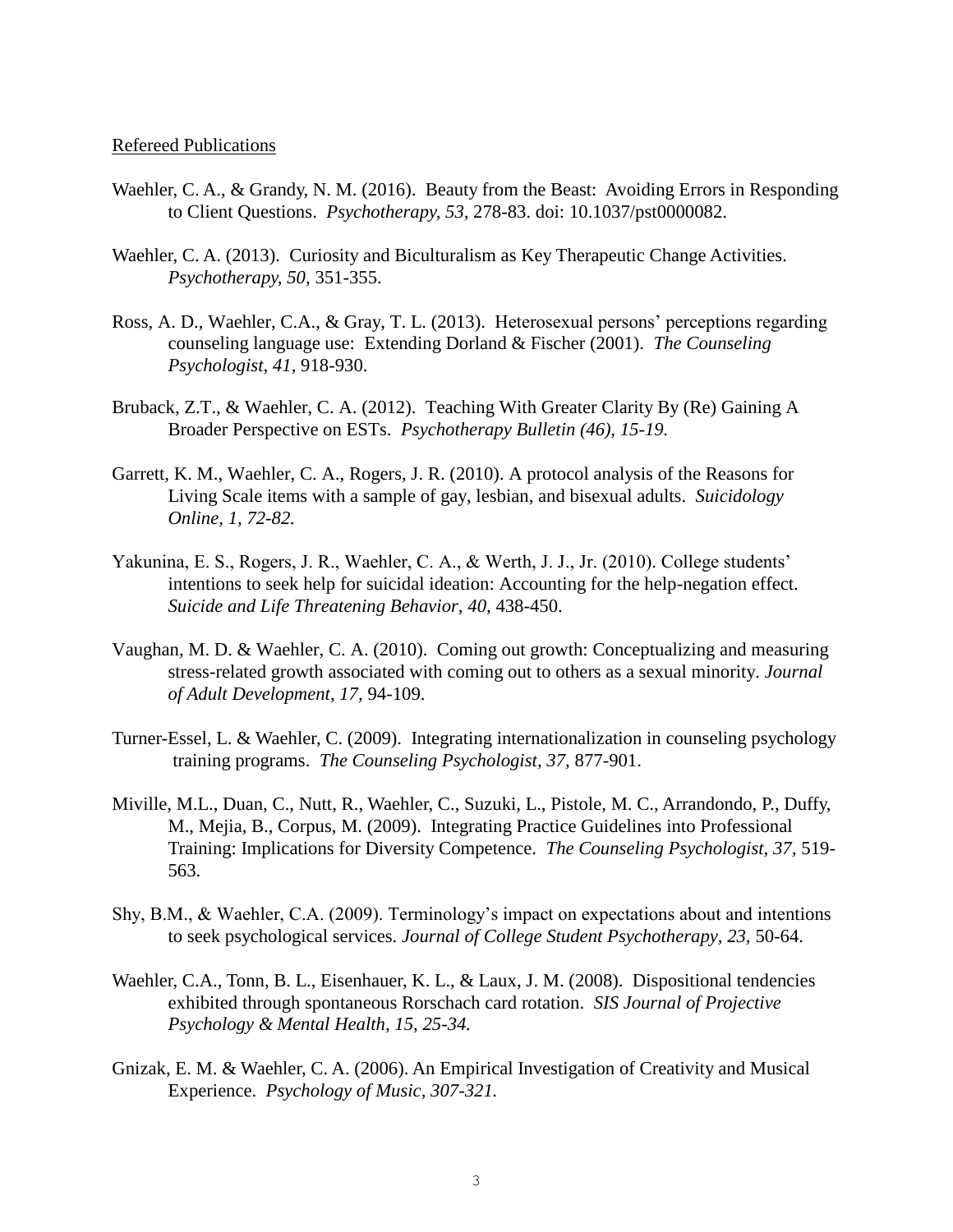- Oliver, K.E. , & Waehler, C. A. (2005). Investigating the Validity of Holland's (1959, 1997) RIASEC Typology Among Native Hawaiians. *Journal of Counseling Psychology, 52, 448-452.*
- Harari, M. J., Waehler, C. A., & Rogers, J.R. (2005). An Empirical Investigation of a Theoretically-Based Measure of Perceived Wellness. *Journal of Counseling Psychology, 52, 93-103.*
- Wampold, B. E., Lichtenberg, J.W., & Waehler, C. A. (2005). A Broader Perspective: Counseling Psychology's Emphasis on Evidence. *Journal of Contemporary Psychotherapy, 35, 27-38.*
- Callahan, K. L., Hilsenroth, M.J., Yonai, T., & Waehler, C.A. (2005). Longitudinal Stress Responses to the 9/11 Terrorist Attacks in a New York Metropolitan College Sample. *Stress, Trauma, and Crisis, 8, 45-60.*
- Kessler, L. E. & Waehler, C. A. (2005). Addressing Multiple Relationships Between Clients and Therapists in the Lesbian, Gay, Bisexual, and Transgender Community. *Professional Psychology: Research and Practice, 36, 66-72.*
- Young, J. L., Waehler, C. A., Laux, J. M., McDaniel, P.S., & Hilsenroth, M. J. (2003). Four studies extending the utility of the Schwartz Outcome Scale (SOS-10). *Journal of Personality Assessment, 80, 130-138.*
- Wampold, B. E., Lichtenberg, J. W., & Waehler, C. A. (2002). Principles of empiricallysupported interventions in counseling psychology. *The Counseling Psychologist, 30,* 197- 217.
- Logan, R. E. & Waehler, C. A. (2001). The Rotter Incomplete Sentences Blank: Examining potential race differences. *Journal of Personality Assessment, 76*, 448-461.
- Waehler, C., A., Kalodner, C. R., Wampold, B. E., & Lichtenberg, J. W. (2000). Empirically supported treatments (ESTs) in perspective: Implications for counseling psychology training. *The Counseling Psychologist, 28,* 622-640.
- Waehler, C., Wiscott, R., Kopera-Frye, K., Yahney, E. (1999). Implementing an instructional model to enhance student responsibility in the college classroom. *Journal on Excellence in College Teaching, 10,* 47-62.
- Harari, M. & Waehler, C. A. (1999). The effect of first session attention to termination on counselor social influence rating. *Journal of College Student Psychotherapy, 13,* 67-79.
- Lichton, A. I., & Waehler, C. A. (1999). Exploring the effects of tape-recording on personality assessment. *Psychological Reports, 84,* 869-872.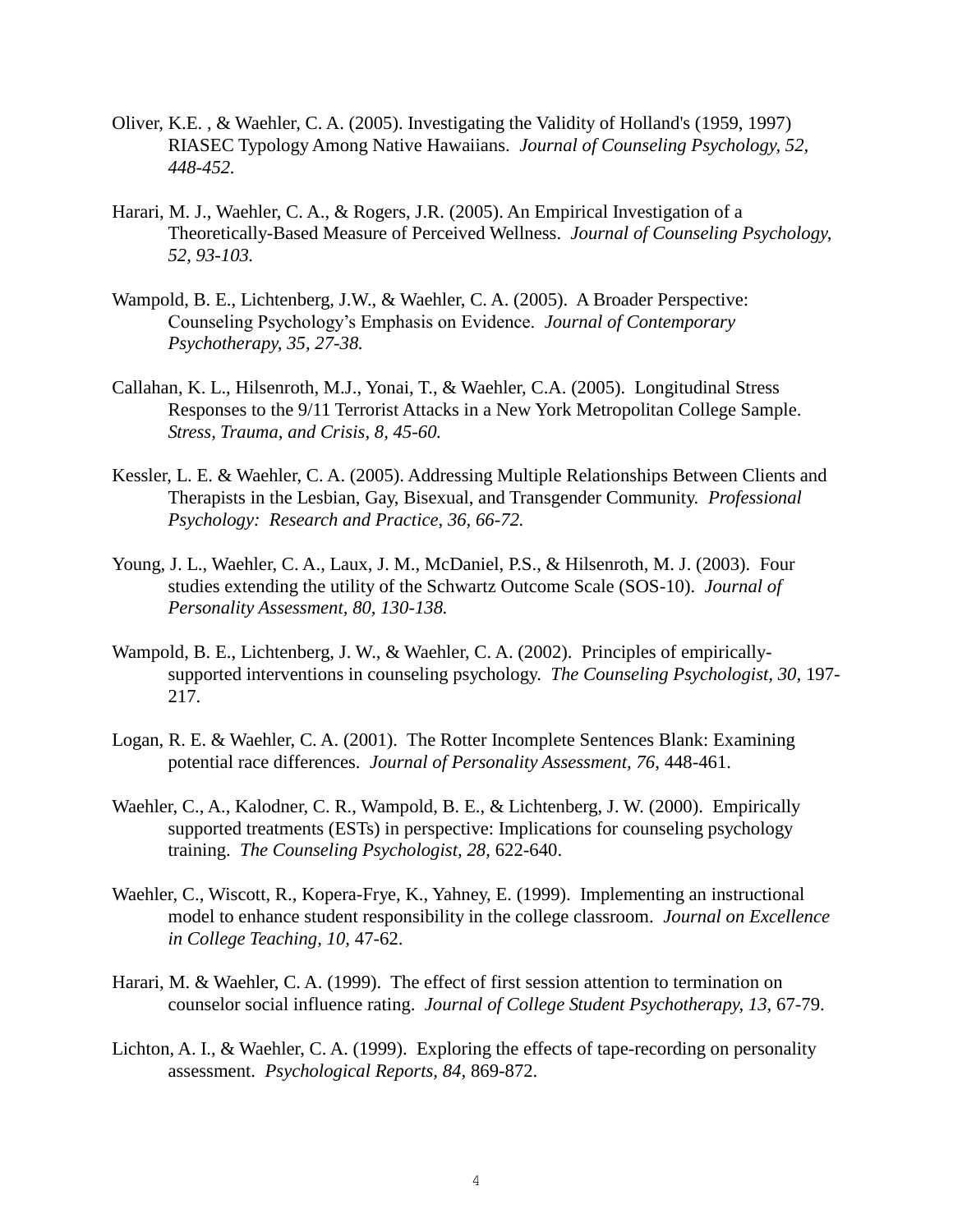- Clemence, A. J., Hilsenroth, M. J., Sivec, H., Rasch, M., & Waehler, C. A. (1998). Use of the hand test in the classification of psychiatric in-patient adolescents. *Journal of Personality Assessment, 71,* 228-241.
- Waehler, C. A. (1997). Drawing bridges between science and practice. *Journal of Personality Assessment, 69,* 482-487*.*
- Lemon, R. L., & Waehler, C. A. (1996). A test of stability and construct validity of the Black Racial Identity Attitude Scale, Form B (RIAS-B) and The White Racial Identity Attitude Scale (WRIAS). *Measurement and Evaluation in Counseling and Development, 29* , 77- 85.
- Welch, A. A., & Waehler, C. A. (1996). Preferences About APA Posters Presentations. *Teaching of Psychology, 23*, 42-44

\*\*\*reprinted in Ware, M.E., & Brewer, C.L. (1999). *Handbook for Teaching Statistics and Research Methods* (2nd Ed.). (Pp. 282-284). Mahwah, New Jersey: Erlbaum.

- Waehler, C. A., & Welch, A. A. (1995). Preferences about APA posters. *American Psychologist, 50*, 727.
- Waehler, C. A., (1995). Relationship patterns of never-married men and their implications for psychotherapy. *Psychotherapy, 32*, 248-257.
- Puma, L. M., & Waehler, C. A. (1995). The effects of isolated versus social physical activity on creativity. *Journal of Psychology and the Behavioral Sciences, 9*, 23-24.
- Waehler, C. A., & Lenox, R. A. (1994). A concurrent (versus stage) model for conceptualizing and representing the counseling process. *Journal of Counseling and Development 73*, 17- 22.
- Waehler, C. A., Hardin, S. I., & Rogers, J. R. (1994). College students' perceptions of the relationship between fee and counseling. *Journal of Counseling and Development, 73*, 88-93.
- George, B. L., & Waehler, C. A. (1994). The ups and downs of card 17BM. *Journal of Personality Assessment, 61*, 167-172.
- Zaback, T. P., & Waehler, C. A. (1994). Sex of human figure drawings and sex-role orientation. *Journal of Personality Assessment, 62*, 552-558.
- Hilsenroth, M. J., Fowler, C., Sivec, H. J., & Waehler, C. A. (1994). Concurrent and divergent validity between the Hand Test Pathology score and the MMPI-2. *Assessment, 1,* 111- 114.
- Billingsley, K. D., Waehler, C. A., & Hardin, S. I. (1993). The stability of optimism and choice of coping strategy. *Perceptual and Motor Skills, 76*, 91-97.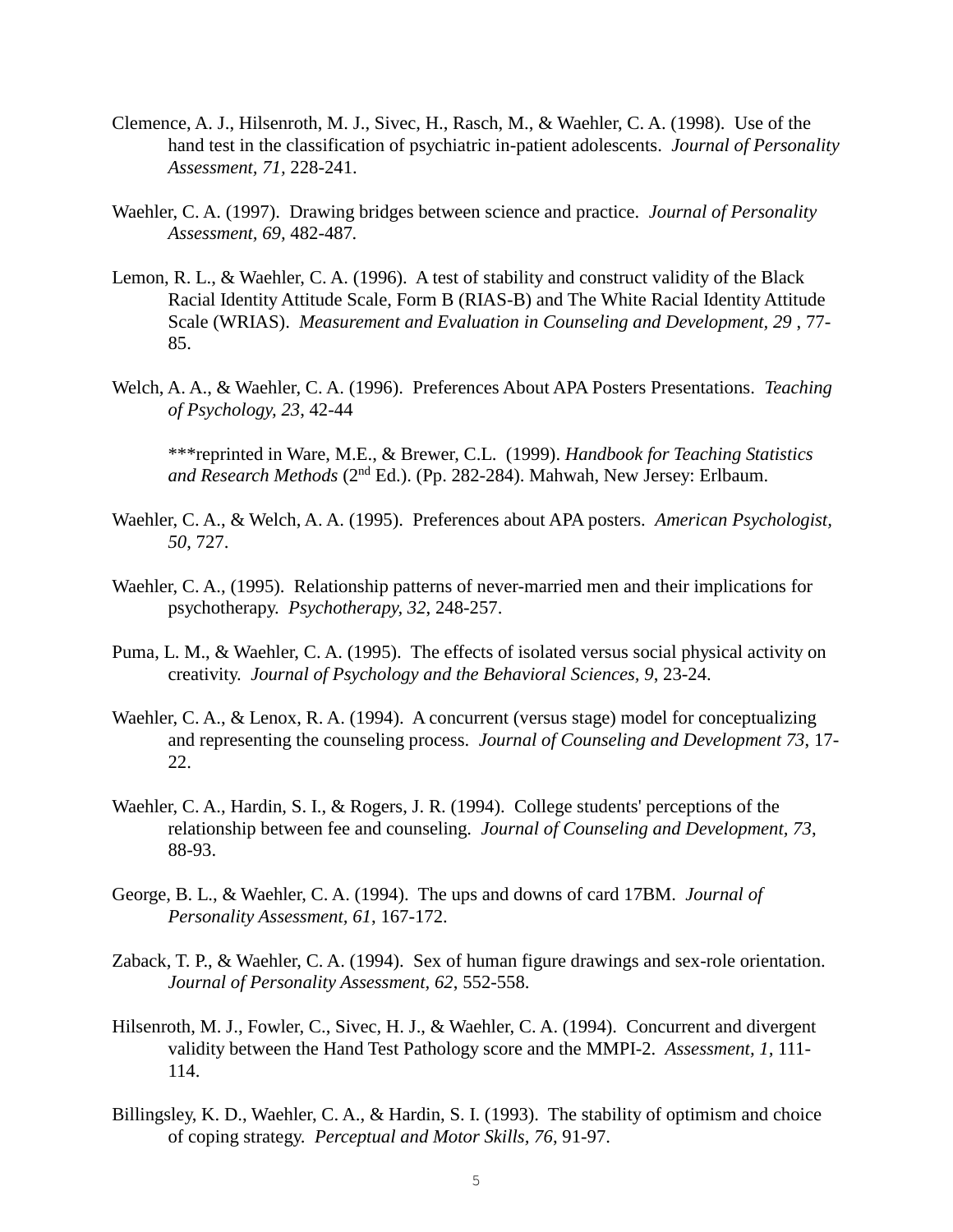- Gustafson, J. L., & Waehler, C. A. (1992). Assessing concrete and abstract thinking with the Draw-A-Person technique. *Journal of Personality Assessment, 59*, 439-447.
- Waehler, C. A., Rasch, M. R., Sivec, H. J., & Hilsenroth, M. J. (1992). Establishing a placement index for behaviorally disturbed children using the Hand Test. *Journal of Personality Assessment, 58*, 537-547.
- Waehler, C. A., & Zaback, T. P. (1991). Sex of figure drawings and self-esteem. *Perceptual and Motor Skills, 73*, 683-688.
- Waehler, C. A. (1991). Selected Rorschach variables of never-married men. *Journal of Clinical Psychology, 47*, 123-132.
- Lipgar, R. M., & Waehler, C. A. (1991). Rorschach investigations of mothers of behaviorally disturbed infants. *Journal of Personality Assessment, 56*, 106-117.

#### Book Chapters

- Waehler, C. (2008). Me-You-Us: A model for understanding and intervening with couples. In Hecker, L.L., & Sori, C. F. (Eds.) *The Therapist's notebook III: More homework, handouts, and activities for use in psychotherapy*. (pp. 143-150). New York: Haworth Press.
- Sivec, H.J., Waehler, C.A., Masterson, P.J., & Pearson, B.L. (2007). Hearing the silent need: Assessing children who have a parent with a serious mental illness. In Smith, S. R., & Handler, L. (Ed*.), The Clinical Assessment of Children and Adolescents: A Practioners Guide* (pp. 575-593). Hillsdale, NJ: Lawrence Erlbaum Associates, Inc.
- Sivec, H.J., Waehler, C.A., & Panek, P. E. (2004). The Hand Test: Assessing Prototypical Attitudes and Action Tendencies. In Hilsenroth, M. J. & Segal, D. L. (Ed.), *Comprehensive Handbook of Psychological Assessment, Volume II: Personality Assessment* (Pp. 405-420). New York, Wiley.
- Sivec, H. J., & Waehler, C. A. (1999). Behaviorally disturbed children and the Hand Test: Placement considerations. In Young, G. R., & Wagner, E. E. (Eds.) *The Hand Test: Advances in Applications and Research*, pp. 137-153. Melbourne, FL: Kriger Publishers.
- Waehler, C. A., & Sivec, H. J. (1998). Critical Thinking Applications in Personality Assessment. In Handler, L., & Hilsenroth, M. (Eds.), *Teaching and Learning Personality Assessment,* pp. 83-106. Hillsdale, NJ: Lawrence Erlbaum Associates, Inc.

#### Other Publications

Waehler, C. A., & Edelstein, L. E. (1996). Beyond subjectivity: How psychologists interpret recommendation letters. *Stitches: The Journal of Medical Humour, 52*, 43-47.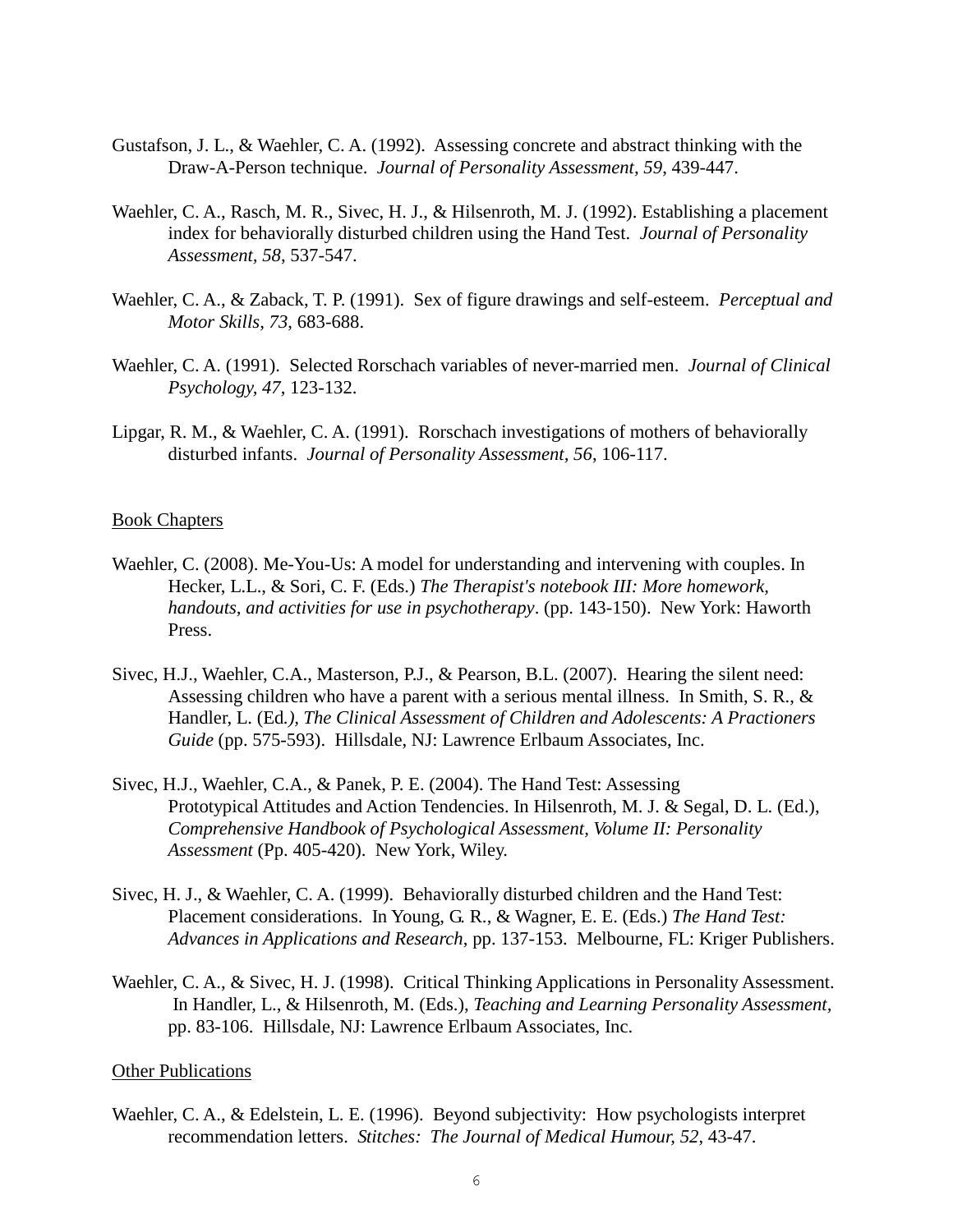## **F. Honors and Awards**

- 2003 The Outstanding Contribution Award in *The Counseling Psychologist* (for Wampold, Lichtenberg, & Waehler, 2002)
- 2003 Coleman Professional Services Community Award
- 2003 Chairs' Outstanding Achievement Award for Professional and Community Service
- 1992 Outstanding Faculty Achievement Award for 1991-1992 from The University of Akron.
- 1987 Dissertation Year Grant from The Graduate School of Northwestern University.
- 1986 Named to Who's Who Among Students in American Universities and Colleges.

## **G. Presentations**

### Paper Presentations

- Waehler, C. A., & Baumgardner, J. L. (August, 2015). *Addressing the subtleties of money in the client-therapist relationship.* Presented in the symposium *Stalking the Best Response--- Gifts, Money, and Client Curiosity about the Therapist.* Presented at the 123rd Convention of the American Psychological Association, Toronto, ON.
- Gibbs, R., A. & Waehler, C. A. (August, 2015). *The Prevalence of Depersonalization Experiences and Their Relation to Stress in College Students.* Poster presented at the 123rd Convention of the American Psychological Association, Toronto, ON.
- Waehler, C. A., & Edelstein, L. E. (October, 2011). Using client questions productively to develop trainee competence. Paper presentation at Association for Counselor Education and Supervision, Nashville, TN.
- Ross, A., Waehler, C., & Gray, T. (2011, August). Heterosexual persons' perceptions regarding heterosexist and inclusive language use in counseling: Extending Dorland and Fischer (2001). Poster presented at the American Psychological Association Convention, Washington, DC.
- Waehler, C.A., & Edelstein, L.N. (2011, August). Responding therapeutically to client questions: What different theories suggest. Poster presented at the American Psychological Association Convention, Washington, DC.
- Waehler, C.A., & Edelstein, L.N. (2011, May). Developing competence in responding to client questions. Paper presentation at the Seventh Annual International Interdisciplinary Conference on Clinical Supervision, Adelphi University School of Social Work, Garden City, NY.
- Ross, A. & Waehler, C. (2010, November). An empirical examination of a measure of wellbeing with older lesbians (re-analysis of data). The Gerontological Society of America. New Orleans, LA.
- Waehler, C. A., Edelstein, L. N., Bell, J. E., Gregus, S. J., Krohn, D., Marklein, E., Rizzolo, G.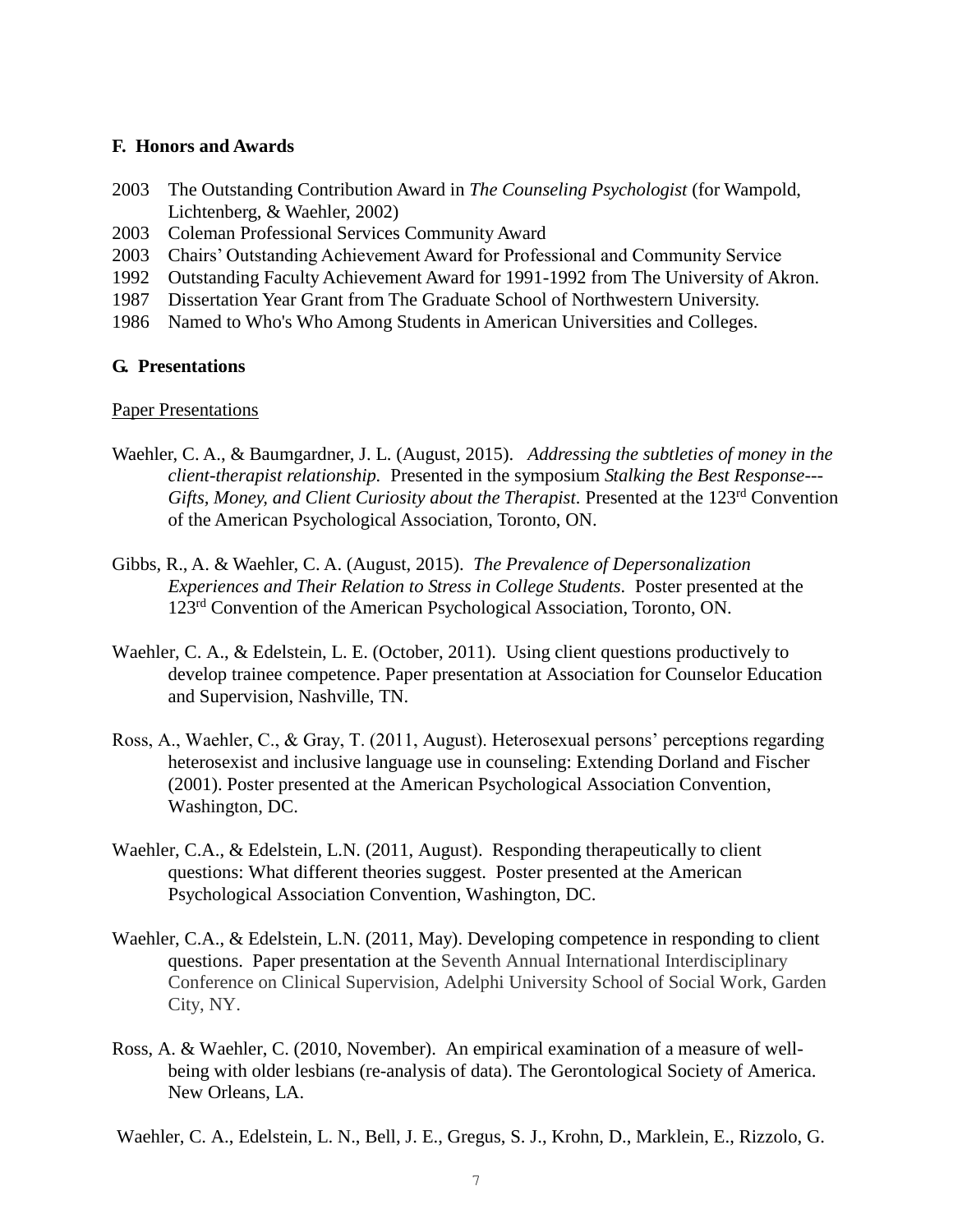S., Zweibel, D. (2010, August). Responding therapeutically to client questions About Religion and Spirituality. Poster presentation at the Annual Meeting of the American Psychological Association. San Diego, CA.

- Waehler, C.A., & Edelstein, L. N. (2010, February) Developing competence in responding therapeutically to client questions. Poster presented at the Council of Chairs of Training Councils (CCTC) Joint Conference, Orlando, FL.
- Vaughan, M., & Waehler, C. (2007, August). Measuring stress-related growth from coming out as lesbian or gay. Poster presented at American Psychological Association Convention, San Francisco, CA.
- Waehler, C. A. (2006, August). Policies and Ethics Governing Discipline-Wide Research. Paper presented in the symposium *Conducting Discipline-Wide Research via the Internet— Diverse Perspectives*, Conrad, S. M., & Goodyear, R. K. co-Chairs, at the American Psychological Association, New Orleans, LA.
- Oliver, K.E., & Waehler, C. A. (2004, August). *Investigating the Validity of Holland's RIASEC Typology Among Native Hawaiians.* Poster presented at the 112<sup>th</sup> Annual Convention of the American Psychological Association, Honolulu, HI.
- Sever, A., Thompson-Ball, M., Wiseman, L., & Waehler, C. (2004, April). Experiences with Integrating Religious and Spiritual Issues in Training. Roundtable discussion conducted at the Division 17 Regional Great Lakes Conference, Muncie, IN.
- Kessler, L.E., & Waehler, C.A. (2004, March). An empirical examination of client experience with the therapeutic model. Paper presented at the Annual Meeting of the Society for Personality Assessment, Miami, Florida.
- Waehler, C., & Smith, S. (2004, February). Integrating religious and spiritual issues in training counseling psychologists. Roundtable discussion at the Midwinter Meeting of the Council of Counseling Psychology Training Programs, San Antonio, Texas.
- Lewis, M. M. & Waeher, C. A. (2003, November). Reliability and Construct Validity of the Hospital Stress Index Short Version in Older Adults. Poster presented at the 56th annual scientific meeting of the Gerontological Society of America, San Diego, CA.
- Harari, M. J., Waehler, C. A. & Rogers, J. R. (2003, August). *A psychometric investigation of a model-based wellness measure.* Paper presented at the American Psychological Association, Toronto, Ontario, Canada.
- Gnizak, E. M. & Waehler, C. A. (2003, August). *An empirical investigation of creativity and musical ability.* Paper presented at the American Psychological Association, Toronto, Ontario, Canada.
- Miller-Lewis, M. L. & Waehler, C. A. (2002, August). *Validity of the Dementia Rating Scale in a hospital setting.* Paper presented at the American Psychological Association, Chicago, IL.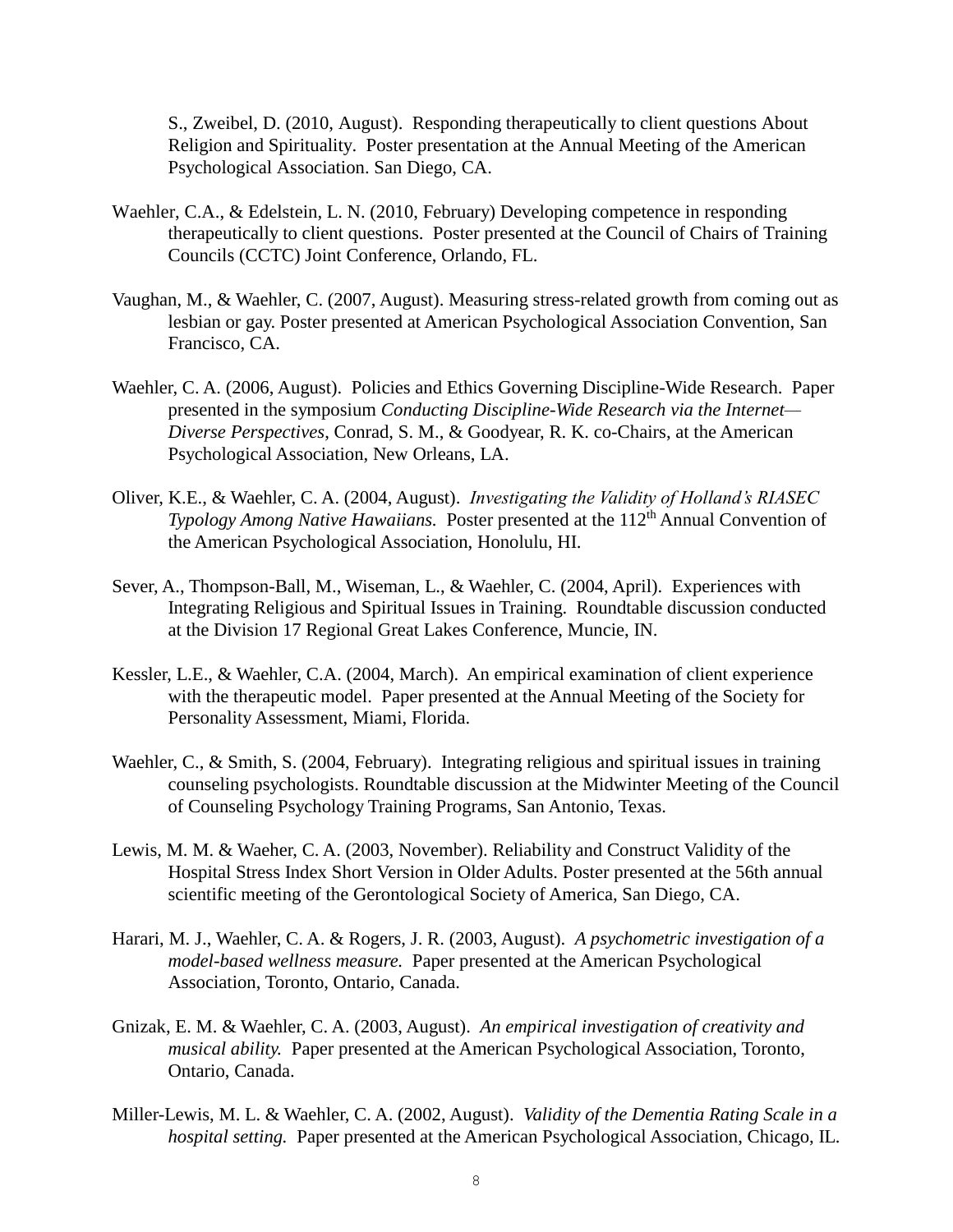- Vaughn, M. D. & Waehler, C. A. (2002, March). *Effects of psychologist self-disclosure in the initial assessment interview.* Paper presented at the Annual Meeting of the Society for Personality Assessment, San Antonio, TX.
- McRae, L. B., Hardin S. I. & Waehler, C. A. (2002, March). *State self-esteem changes due to therapeutic assessment with a non-clinical population.* Paper presented at the Annual Meeting of the Society for Personality Assessment, San Antonio, TX.
- Callahan, K. L., Jonay, T., Waehler, C. A., & Hilsenroth, M. J. (2002, March). *Stress responses to the World Trade Center attack in college samples*. Paper presented at the Annual Meeting of the Society for Personality Assessment, San Antonio, TX.
- Bardash, R. J. & Waehler, C. A. (2001, March). *Training in projective assessment in APA-Approved Counseling Psychology Programs.* Poster presented at the National Counseling Psychology Conference, Houston, TX.
- Waehler, C. A., Young, J. L., Laux, J. M. (2001, March). *Testing the Schwartz Outcome Scale (SOS-10) as a Measure of Change in Psychotherapy*. Paper presented at the Annual Meeting of the Society for Personality Assessment, Philadelphia, PA.
- Young, J. L., Waehler, C. A, Laux, J. M. (2001, March). *Concurrent Validity of the Schwartz Outcome Scale (SOS-10) with the Rotter Incomplete Sentence Blank.* Paper presented at the Annual Meeting of the Society for Personality Assessment, Philadelphia, PA.
- Raber, A.C., Waehler, C.A., & Onorati, C.M. (2000, March). *Comparing various methods of facilitating clients' collaboration in the psychological assessment process*. Paper presented at the Annual Meeting of the Society for Personality Assessment, Albuquerque, NM.
- Logan, R.E., & Waehler, C.A., (2000, March). *Investigating possible race differences on the Rotter Incomplete Sentence Blank.* Paper presented at the Annual Meeting of the Society for Personality Assessment, Albuquerque, NM.
- Laux, J. M., Waehler, C.A., Young, J.L., & Phillips, J.C. (2000, March). *Concurrent validity of the Schwartz Outcome Scale (SOS-10).* Paper presented at the Annual Meeting of the Society for Personality Assessment, Albuquerque, NM.
- Wiscott, R., Kopera-Frye, K., Yahney, E., & Waehler, C. A. (1999, August). *An instructional model to enhance student responsibility in college classrooms.* Paper presented at the American Psychological Association, Boston, MA.
- Waehler, C. A. & Wampold, B. E. (1999, August). Principles for establishing empirically support for interventions in counseling psychology. Paper presented in the symposium *Principles for empirically supported intervention programs-Examples and Issues*, Lichtenberg, J. W., & Wampold, B. E. Co-Chairs, at the American Psychological Association, Boston, MA.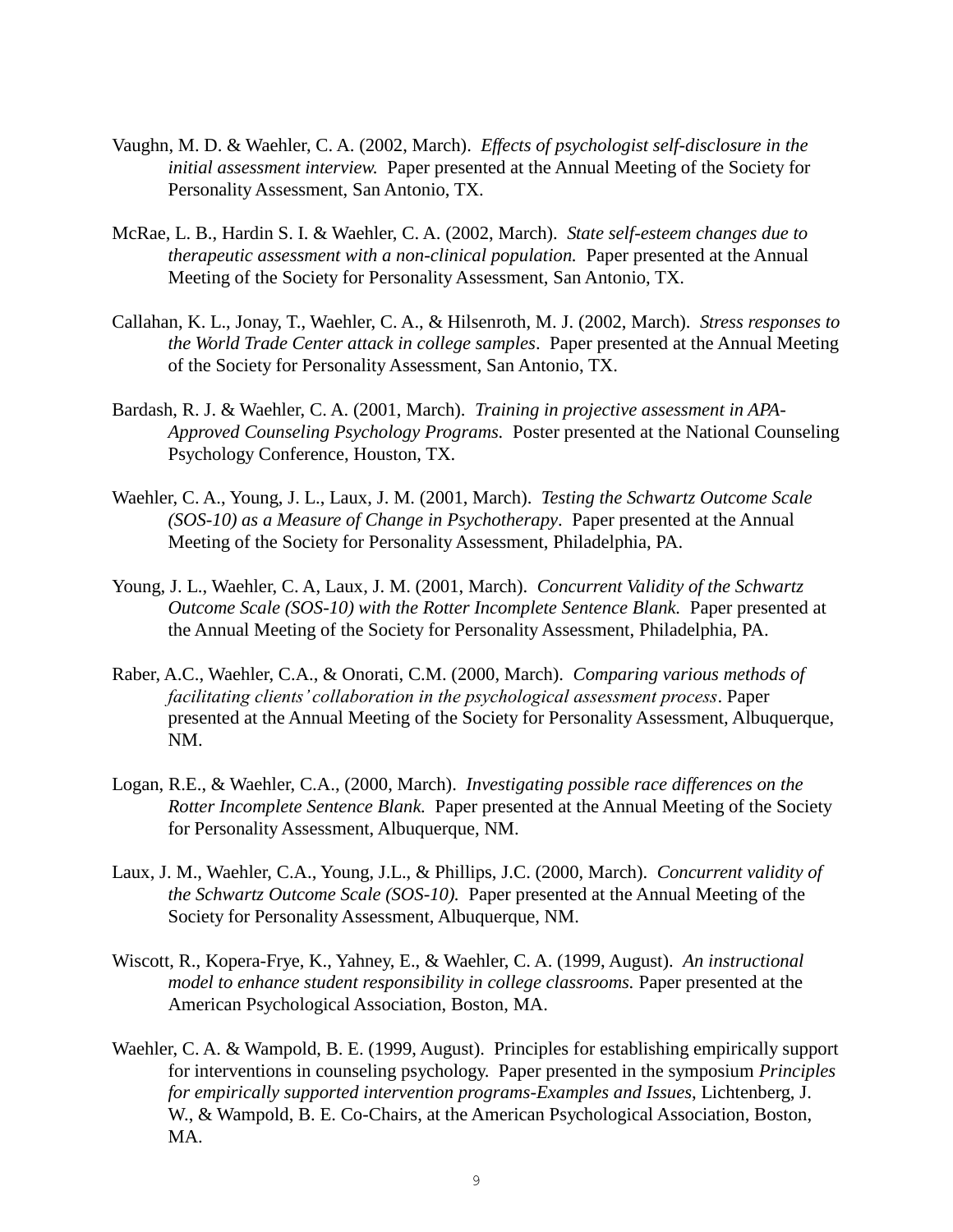- Briggs, M. L. & Waehler, C. A. (1999, August). *Accounting for individual differences in long distance relationships*. Paper presented at the American Psychological Association, Boston, MA.
- Lucak, S. A., Raber, A. C., & Waehler, C. A. (1999, August). *Revisiting the reliability of the Academic Locus of Control Scale*. Paper presented at the American Psychological Association, Boston, MA.
- Oliver, K. E. & Waehler, C. A. (1999, March). *Investigating the effect of oral versus written test administration*. Paper presented at the Annual Meeting of the Society for Personality Assessment, New Orleans, LA.
- Waehler, C. A., Tonn, B., & Oliver, K. E. (1999, March). *Testing personality traits associated with spontaneous Rorschach card rotation*. Paper presented at the Annual Meeting of the Society for Personality Assessment, New Orleans, LA.
- Harari, M. & Waehler, C. A. (1998, August). *The effect of first session attention to termination on counselor social influence rating.* Poster presentation at the National Convention of the American Psychological Association, San Francisco, CA.
- Waehler C. A. (1998, August). *EVT movement in Professional Psychology: A short history.*  Paper presented as part of the Symposium: Wampold, B. E., Lichtenberg, J. W., Whiston, S., Waehler, C. A. (1998, August). Empirically Supported Treatments in Counseling Psychology–Principles and Examples. The National Convention of the American Psychological Association, San Francisco, CA.
- Tonn, B. L., & Waehler, C. A. (1997, February). *Dispositional tendencies exhibited through spontaneous Rorschach card rotation*. Paper presented at the Annual Meeting of the Society for Personality Assessment, Boston, MA.
- Clemence, A. J., Hilsenroth, M. J., Harry, H. J., Rasch, M., & Waehler, C. A. (1997, February). *Use of the Hand Test in classification of in-patient adolescents*. Paper presented at the Annual Meeting of the Society for Personality Assessment, Boston, MA.
- Waehler, C. A., Kalodner, C. R., Wampold, B. E., Lichtenberg, J. W. (August, 1997). *Empirically Validated Treatments in Perspective: Implications for Counseling Psychology*. Paper presented as part of the Symposium: Counseling Psychology Training---Responding to Current Forces and Anticipated Futures at the National Convention of the American Psychological Association, Chicago, IL.
- Waehler, C. A. (1997, August). *Enhancing Never-married Men's Relationships*. Poster presentation at the National Convention of the American Psychological Association, Chicago, IL.
- Waehler, C. A. (1997, August). *Strengthening Therapeutic Interventions With Never-married Men*. Poster presentation at the National Convention of the American Psychological Association, Chicago, IL.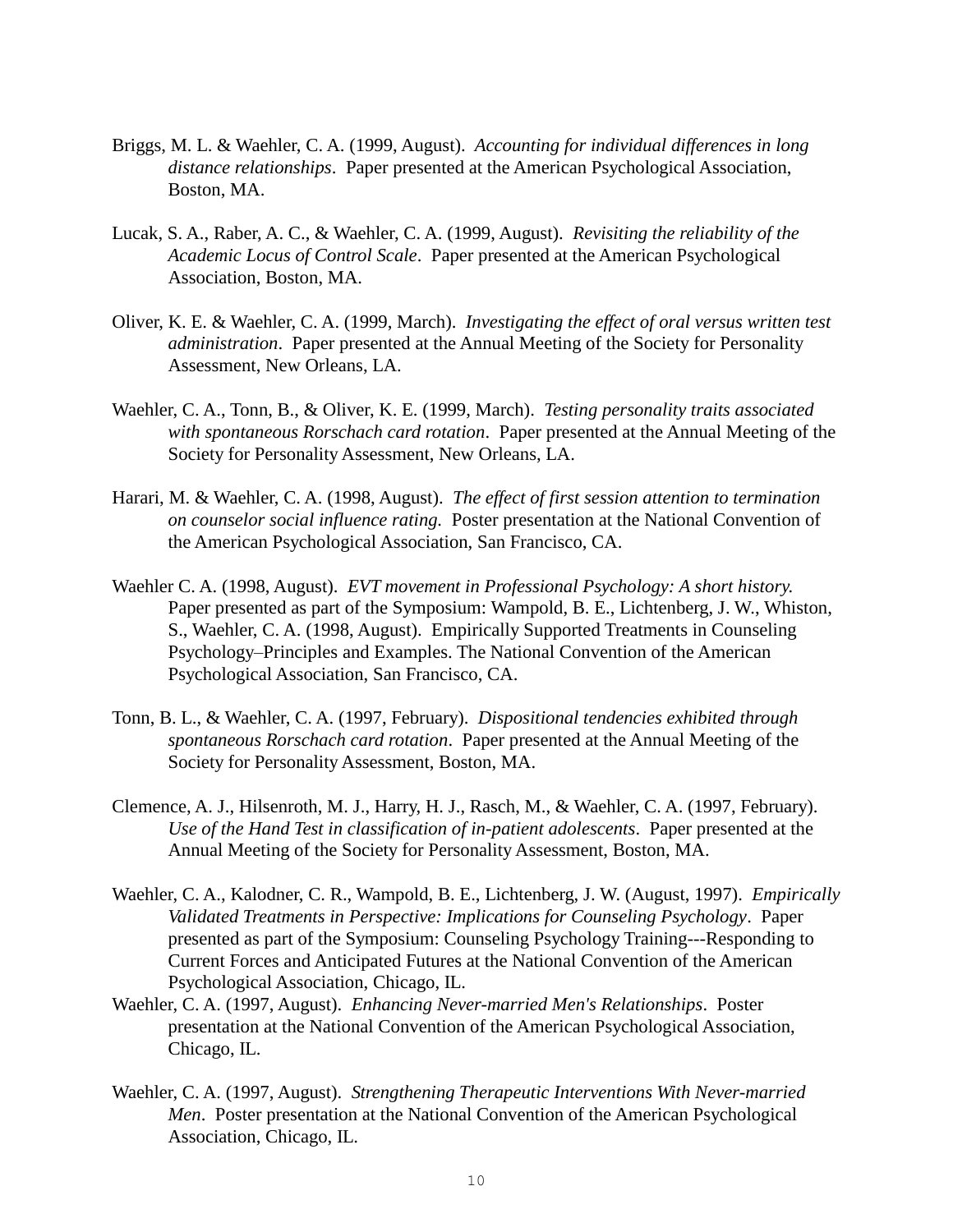- Vollman, T., Waehler, C. A., & Turner, E. (1997, March). *Test-retest reliability of the Rotter Incomplete Sentence Blank*. Paper presented at the Annual Meeting of the Society for Personality Assessment, San Diego, CA.
- Wampold, B. E., & Waehler, C. A. (1997, March). *Empirically validated treatments: Don't throw caution to the wind*. Paper presented at the Annual Meeting of the Council for Counseling Psychology Training Programs, San Diego, CA.
- Harari, M. & Waehler, C.A. (1996, August). *Effect of first session attention to termination on counselor rating*. Poster presentation at the National Convention of the American Psychological Association, Toronto, Ontario, Canada.
- Osika, T. P, & Waehler, C.A. (1996, August). *Effectiveness of the early memories procedure in facilitating the working alliance*. Poster presentation at the National Convention of the American Psychological Association, Toronto, Ontario, Canada.
- Yahney, E., & Waehler, C.A. (1996, August). *Using visually based information to increase student responsibility*. Poster presentation at the National Convention of the American Psychological Association, Toronto, Ontario, Canada.
- Turner, E. M., & Waehler, C. A. (1996, March). *Expectations about personality assessment*. Paper presented at the Annual Meeting of the Society for Personality Assessment, Denver, CA.
- Jensen, R. L., & Waehler, C. A. (1995, August). *College students' attitude in varying levels of psychopathological labeling*. Paper presented at the National Convention of the American Psychological Association, New York, NY.
- Lenox, R. A., & Waehler, C. A. (1995, August). *The role of self-monitoring in the homosexuality attitude-behavior relationship among heterosexual men*. Poster presented at the National Convention of the American Psychological Association, New York, NY.
- Schneider, L. J., Aronson, H., & Waehler, C. A. (1995, August). *Victim age and assault duration in the perception of rape*. Paper presented at the National Convention of the American Psychological Association, New York, NY.
- Sivec, H. J., & Waehler, C. A. (1995, March). *Behaviorally disturbed children and the Hand Test: Placement considerations*. Paper presented at the Annual Meeting of the Society for Personality Assessment, Atlanta, GA.
- Lichton, A. I., & Waehler, C. A. (1995, March). *The effects of audio and videotaping on selected Rorschach variables and the State-Trait Anxiety Inventory*. Paper presented at the Annual Meeting of the Society for Personality Assessment, Atlanta, GA.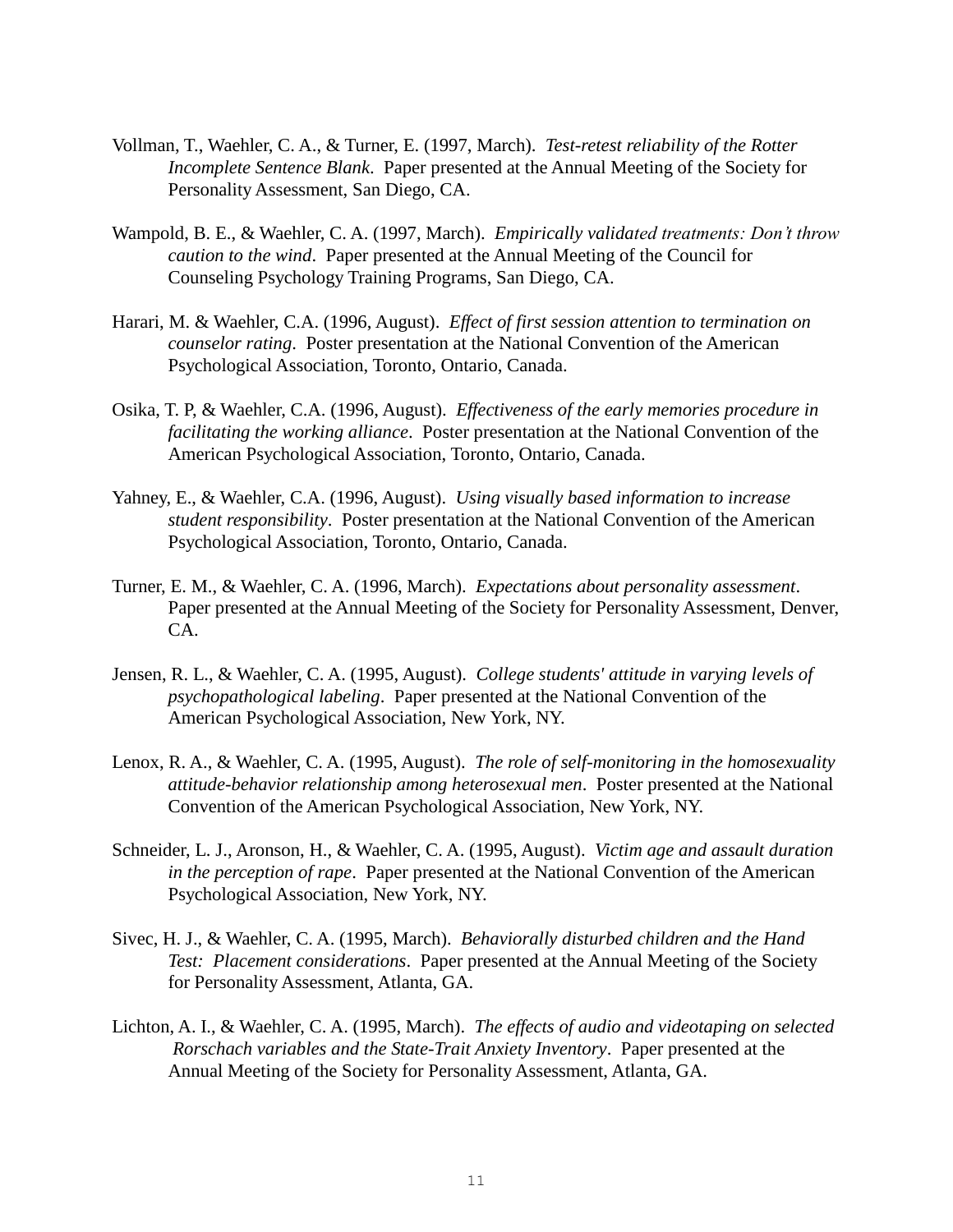- Waehler, C. A. & Welch, A. A. (1994, August). *What Makes a Division 17 APA Poster Great!*  Poster presented at the Annual Convention of the American Psychological Association, Los Angeles, CA.
- Waehler, C. A. (1994, August).The formation of professional identity during graduate school. In E. M. Adams (Chair), *A longitudinal perspective on the professional identity of counseling psychologists,* Symposium presented at the Annual Convention of the American Psychological Association, Los Angeles, CA.
- Welch, A. A. & Waehler, C. A. (1994, August). *What makes a Division 2 APA poster great!*  Poster presented at the Annual Convention of the American Psychological Association, Los Angeles, CA.
- Waehler, C. A., Hilsenroth, M. J., & Sivec, H. J. (1994, April). *Structural and content perspectives on Rorschach data of behaviorally disturbed children and adolescents*. Paper presented at the Annual Meeting of the Society for Personality Assessment, Chicago, IL.
- Rasch, M. A. & Waehler, C. A. (1994, April). *An empirical investigation of differential response styles in female victims of child sexual abuse*. Paper presented at the Annual Meeting of the Society for Personality Assessment, Chicago, IL.
- George, B. L. & Waehler, C. A. (1994, April). *The ups and downs of TAT card 17BM.* Paper presented at the Annual Meeting of the Society for Personality Assessment, Chicago, IL.
- Waehler, C. A. (1993, August). *Longitudinal changes in professional identity in counseling psychology graduate students*. Paper presentation at the American Psychological Association, Toronto, Ontario, Canada.
- Puma, L. M., & Waehler, C. A. (1993, August). *Effects of isolated versus social physical activity on creativity*. Paper presentation at the American Psychological Association, Toronto, Ontario, Canada.
- Rogers, J. R., & Waehler, C. A. (1993, August). *Applying personality theory: Results of a writing assignment*. Paper presentation at the American Psychological Association, Toronto, Ontario, Canada.
- Waehler, C. A. (1993, March). *Ascertaining individual differences in human figure drawings*. Paper presented at the Annual Meeting of the Society for Personality Assessment, San Francisco, CA.
- Hilsenroth, M. J., Fowler, C., Sivec, H. J., & Waehler, C. A. (1993, March). *Hand Test and MMPI-2 concurrent validity: Measure of Psychopathology*. Paper presented at the Annual Meeting of the Society for Personality Assessment, San Francisco, CA.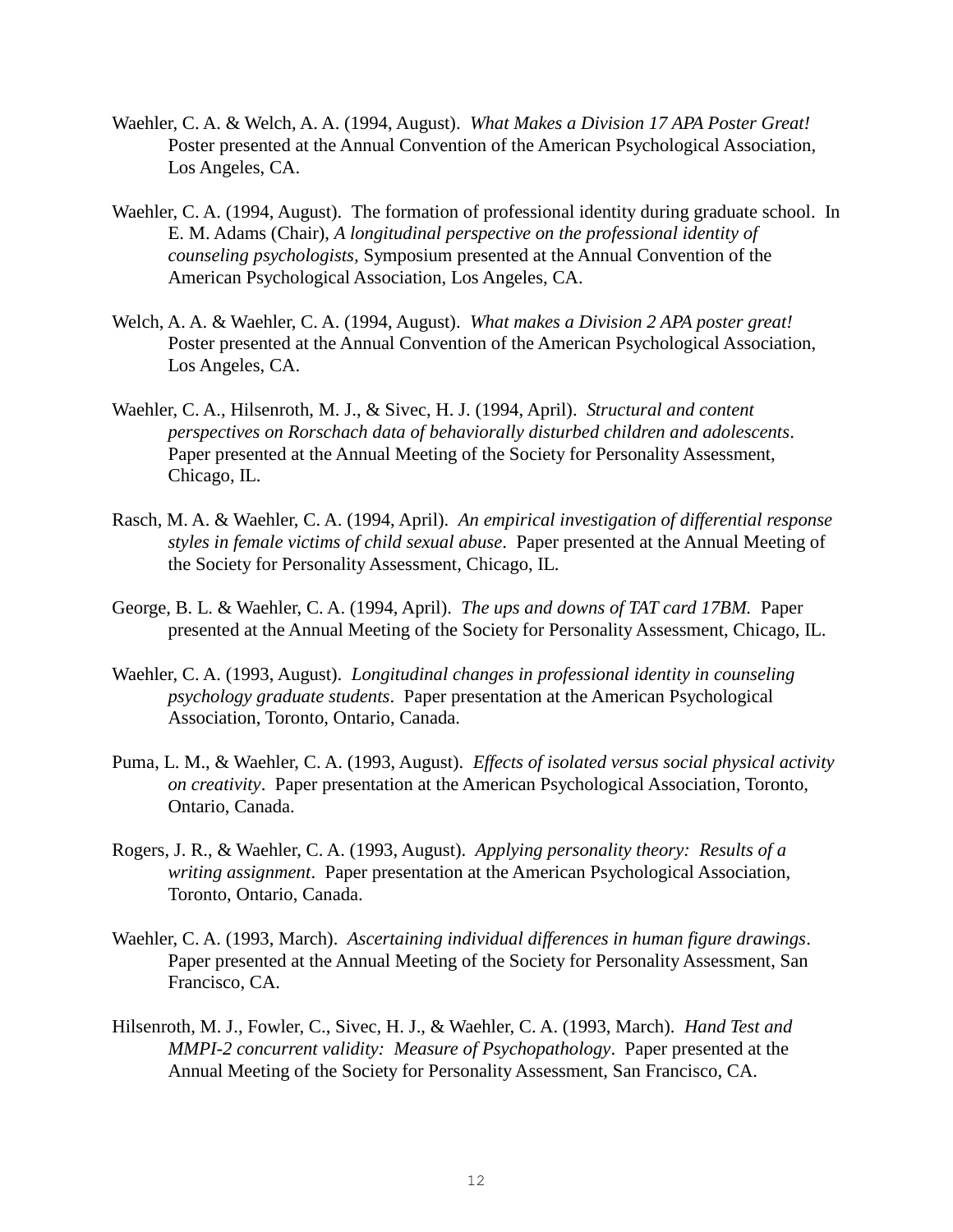- Waehler, C. A., & Edelstein, L. N. (1992, August). *Changes in professional identity in counseling psychology graduate students*. Paper presentation at the American Psychological Association, Washington, D. C.
- Waehler, C. A. (1992, August). *Mid-life adjustment of never-married men*. Paper presentation at the American Psychological Association, Washington, D. C.
- Waehler, C. A., & Gustafson, J. L. (1992, March). *Assessing concrete and abstract thinking with the Draw-A-Person Technique*. Paper presented at the Annual Meeting of the Society for Personality Assessment, Washington, DC.
- Waehler, C. A. (1991, August). *Personality characteristics of never-married men*. Poster presentation at the Annual Convention of the American Psychological Association, San Francisco, CA.
- Waehler, C. A. (1991, August). *Professional identity patterns of beginning counseling psychology graduate students*. Poster presentation at the Annual Convention of the American Psychological Association, San Francisco, CA.
- Waehler, C. A. & Rogers, J. R. (1991, April). *Using the Suicide Assessment Checklist.* Paper presented at the Fifteenth Annual Convening of Crisis Intervention Personnel, Chicago, IL.
- Waehler, C. A. & Zaback, T. P. (1991, March). *Order of figure drawings and self-esteem*. Paper presented at The Midwinter Meeting of the Society for Personality Assessment, New Orleans, LA.
- Waehler, C. A. & Rasch, M. (1991, March). *Assessing the severity of child behavior problems*. Paper presented at The Midwinter Meeting of the Society for Personality Assessment, New Orleans, LA.
- Edelstein, L. N., Newton, N., & Waehler, C. A. (1990, August). *Professional identity in graduate students: Changes over time*. Paper presentation at the American Psychological Association, Boston, MA.
- Edelstein, L. N., & Waehler, C. A. (1990, August). *Cross-cultural manifestations of grief: An examination of values*. Poster presentation at the American Psychological Association, Boston, MA.
- Waehler, C. A. (1990, March). *Rorschach investigation of mothers of behaviorally disturbed infants I: Group Findings*. Paper presented at The Midwinter Meeting of the Society for Personality Assessment, San Diego, CA.
- Lipgar, R. M. & Waehler, C. A. (1990, March). *Rorschach investigation of mothers of behaviorally disturbed infants II: Case Studies*. Paper presented at The Midwinter Meeting of the Society for Personality Assessment, San Diego, CA.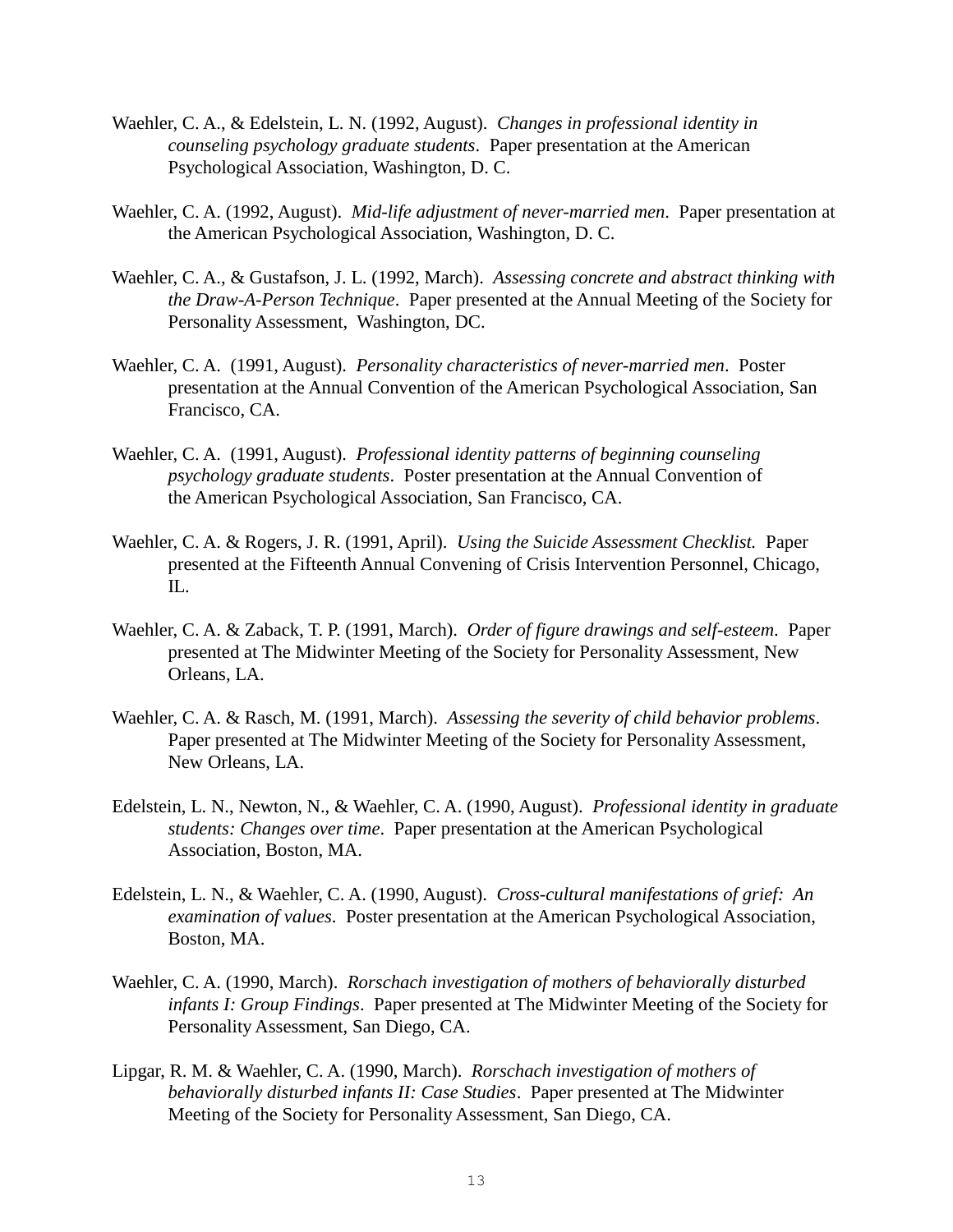- Waehler, C. A. (1989, April). *Selected Rorschach variables of never-married men*. Paper presented to Midwinter Meeting of the Society for Personality Assessment, New York, NY.
- Waehler, C. A. (1988, April). *Adult children of alcoholics*. Paper presented in four-week seminar for the Student Counseling Services, University of Illinois at Chicago.
- Waehler, C. A. (1988, February). *Stress management during the college years*. Paper presented as a two-part workshop for the High School Early Outreach Program Equal Education Office, University of Illinois.
- Waehler, C. A. (1988, January). *Anger management*. Paper presented as an outreach program for the combined Student Counseling Services of the University of Illinois at Chicago.

### **H. Other Professional Activities**

American Psychological Association

CoA Site Visitor (2008-present) Educational Leadership Council Representative 2005; 2006 Federal Education Advocacy Coordinators Network (FEDAC) Campus/Training Representative

Council of Counseling Psychology Training Programs Member, 2000-2009 Executive Board 2004-2007 ACCTA Liaison 2004; 2005; 2006

#### Professional Membership and Organizations

Akron Association Professional Psychologists American Counseling Association (1989-2006) American Psychological Association Division 2: Teaching of Psychology Division 17: Counseling Psychology Council of Counseling Psychology Training Programs (2000-2009) International Counseling Psychology Conference Awards Committee Tri-Chair (2008) Society for Personality Assessment--Fellow

#### Editorial Reviewer

Ad hoc reviewer: *Journal of Personality Assessment*, 1993-2002. Consulting Editor: *Journal of Personality Assessment*, 2002-2010 *Journal of Personality Assessment* Award Selection Committee member (2000-2010) Consulting Editor: *Psychotherapy: Theory, Research, Practice, Training,* 2010-present

Periodic Ad hoc reviewer for *Assessment, Journal of Counseling Psychology, Measurement and Evaluation in Counseling and Development; Perceptual and Motor Skills.*